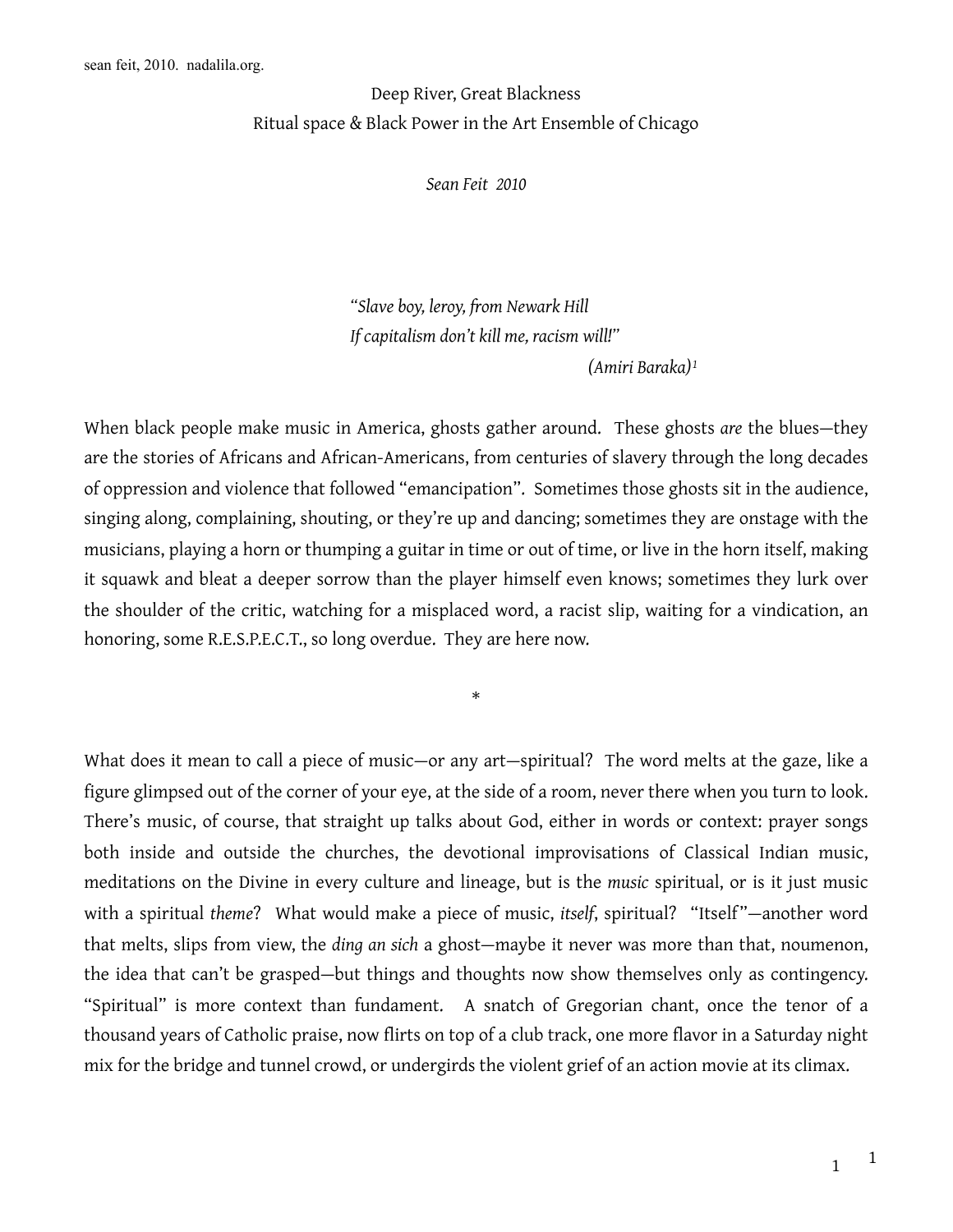Maybe God has always been, but spiritual *things* are certainly a human production. And what is a spiritual thing again? The dictionary resorts to defining "spiritual" in opposition to what is material or physical. This opposition may be ontologically untenable, but the dissonance created between the material and the numinous *is* the energy that creates a new space, and it is that space—that experience—that we call spiritual. That dissonance, a colliding of multiple energies/spaces/ideas is the source energy for ritual space—discussed in this essay further on. Most easily, "spiritual" refers to an experience, and the "experience" thesis lives most comfortably, in the west, in phenomenology. Hegel's "truth… yielding itself in the shape of consciousness" is a truth that depends on the witness, consciousness, for its existence[.2](#page-14-1) That which is called spiritual is a produced experience dependent on a complex of conditions, the sum of which gives rise to the *perception* of the immaterial. Things are just things, manifestations of/in Henri Lefebvre's "absolute space"<sup>3</sup>, the space of nature and what is and was prior to human economy, but manipulations of those things produce a sense of being in the presence of something larger or less physical, which is one way of talking about the spiritual.

Spiritual. Spirituals. Wade in the Water. Nobody Knows the Trouble I've Seen. Deep River. I put on the track "Deep River", from *Goin' Home*, Albert Ayler's 1964 album, his pungent, mournful sax over skittering drums and a piano that wanders somewhere between blues porch, Pentecostal church and jazz club—you can almost hear the hum of a bright-robed Gospel chorus behind him or glasses clinking in the dark.[4](#page-14-3) Ayler believed that the "head", or main melody, should retain its identity, be recognizable, and his melody sings plainly—you can hear the words if you know them. "Deep River, my home is over Jordan. Deep River, Lord. I want to cross over into campground." The song creates two spaces, at least: the distant "home", or "campground", and the space where we hear the song now, created by Ayler and his trio, refracting the economic and social reality of black America in the early 60's, "free jazz" in Cleveland, Paris, Chicago, New York, and all the years and places since, with their filters and prejudice. "My home is over Jordan"—the distant home *is* only a representation, not a place itself, not "absolute". It doesn't exist—except that it *does*, of course, because it's in the song, which means in the hearts of millions of people. Representations *are* real, but materialist discourse falters in the face of spirit, which eludes the grim demarcation of spaces. After playing the song, the room now rings with "over Jordan", both the song and the numinous place—the "campground" itself, and some echo/feeling of that which lives there. And it *is* the content of the song that effects that ringing, the text supplying the sign, as claimed by Susan Sontag in her writing about photographs and the meaning-making necessity for captions, text, context in words.<sup>[5](#page-14-4)</sup>

To use Lefebvre's tripartite model, the concept "over Jordan" is a *representation of space*, but the *experience* of "My home *is*…" is a *representational space*, a lived experience. Lefebvre defines

 $\overline{2}$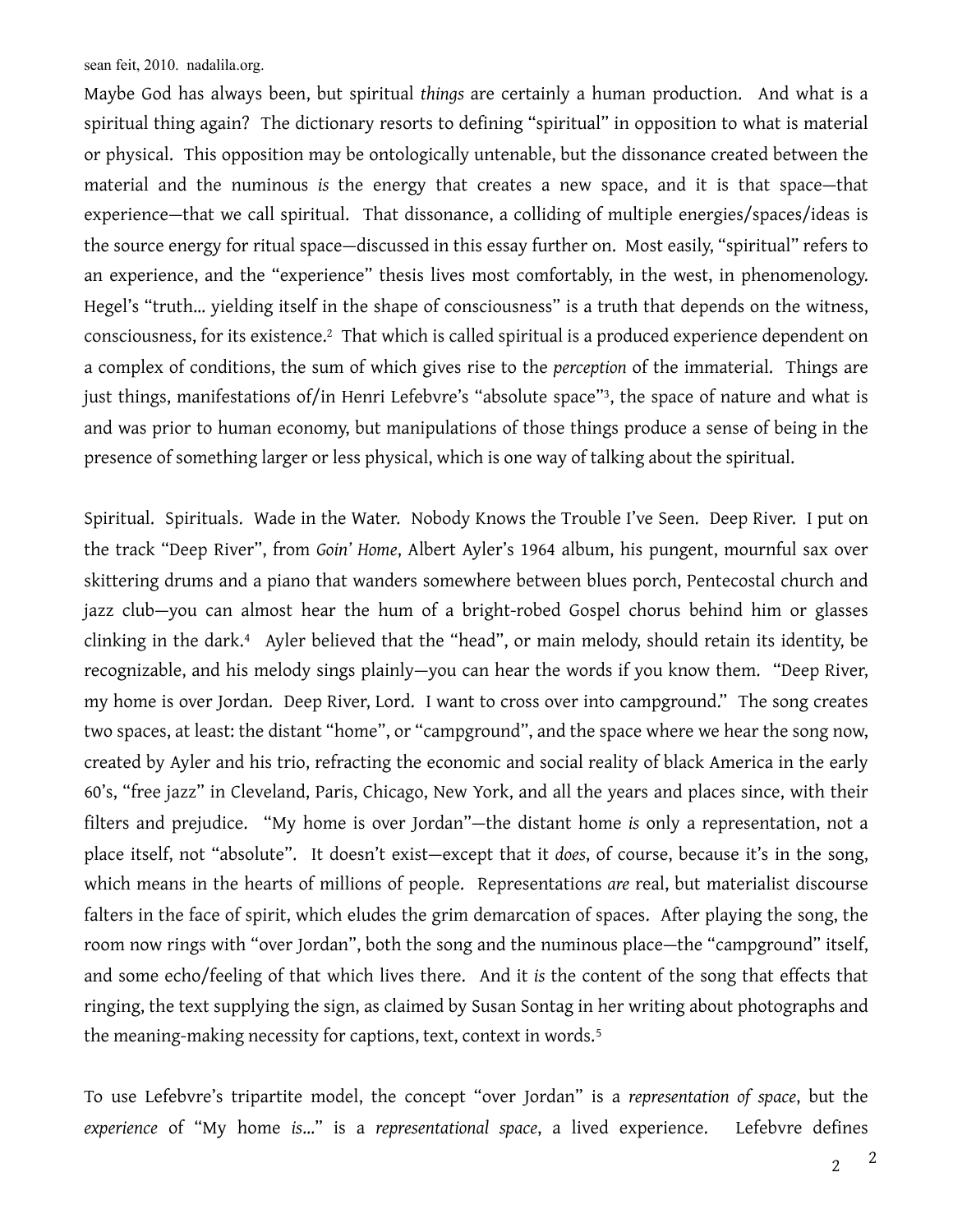representational space as "space directly *lived* through its associated images and symbols" [his emphasis].[6](#page-14-5) And the singing itself is a *spatial practice*. That "is" in "Deep river" connects the singer and empathic hearer to a longing, an intention, a prayer, and that prayer is as real as anything. The music serves to invoke the prayer, but the *feeling* only happens if the prayer is already there, at least in seed form. Is that true? Or can the music itself, without known words and cultural context, communicate the seed feeling "over Jordan"; not the specific black Christian reference of course, but something more… universal? Maybe "longing for a better place", which *is* a trope repeated in almost every culture and religion? "Universal" certainly wilts under the microscope, but what of the direct emotive causation of notes, chords, rhythm? What of their independent signifying force?

*A detour into neuroperception.* Studies show a relationship between the perception of psychophysical elements in music (complexity, speed, timbre) and the perception of emotional content, demonstrated cross-culturally by Balkwill and Thompson (1999).[7](#page-14-6) Their study, of the perception (in western listeners) of specifically intended emotions in Hindustani Raga, confirms that people are able to reliably rate emotional content—in this case the presence of four general emotions: joy, sadness, anger, and peace—even in a musical system with which they are unfamiliar. (The precision of the subjects' reading was lower for the emotion of peace than the other three, indicating that the musical cues that signify peace in Indian classical music did not communicate enough specificity for the naïve listeners to read the emotion. Another interpretation of the subjects' imprecise reading of peace might posit that the western listeners have sufficiently little *experience* of peace that they can't differentiate it from sadness or other moods communicated by slow tempo and soft timbre and volume. This interpretation would have to be justified by a study showing determination of the subject's prior familiarity with shades of various emotions and ability to identify them before they are asked to rate the presence of such emotions in music.) From Balkwill and Thompson's study, and others like it, it appears that *general* emotional cues can be read in pieces of music even when we're unfamiliar with the cultural context, but there is little evidence that subtler emotional variations (like longing as a subset of sadness mixed with some joy—at the prospect of eternal life, or as a result of faith) will be read with precision.

The question of causation arises. When Lefebvre writes that a space is "*lived* through" its symbols, or signifiers, he seems to claim that to *live* means to *experience*, such that our experience of a certain space arises in dependence upon the "images and symbols" that define it, that signify it. Via Saussure, a sign is only meaningful inasmuch as we have learned its constituent parts, that we have associated a given signifier with communicable content: its signified. Each signifier-signified relationship is learned, and is the core mechanism that allows language to succeed as functional communication. In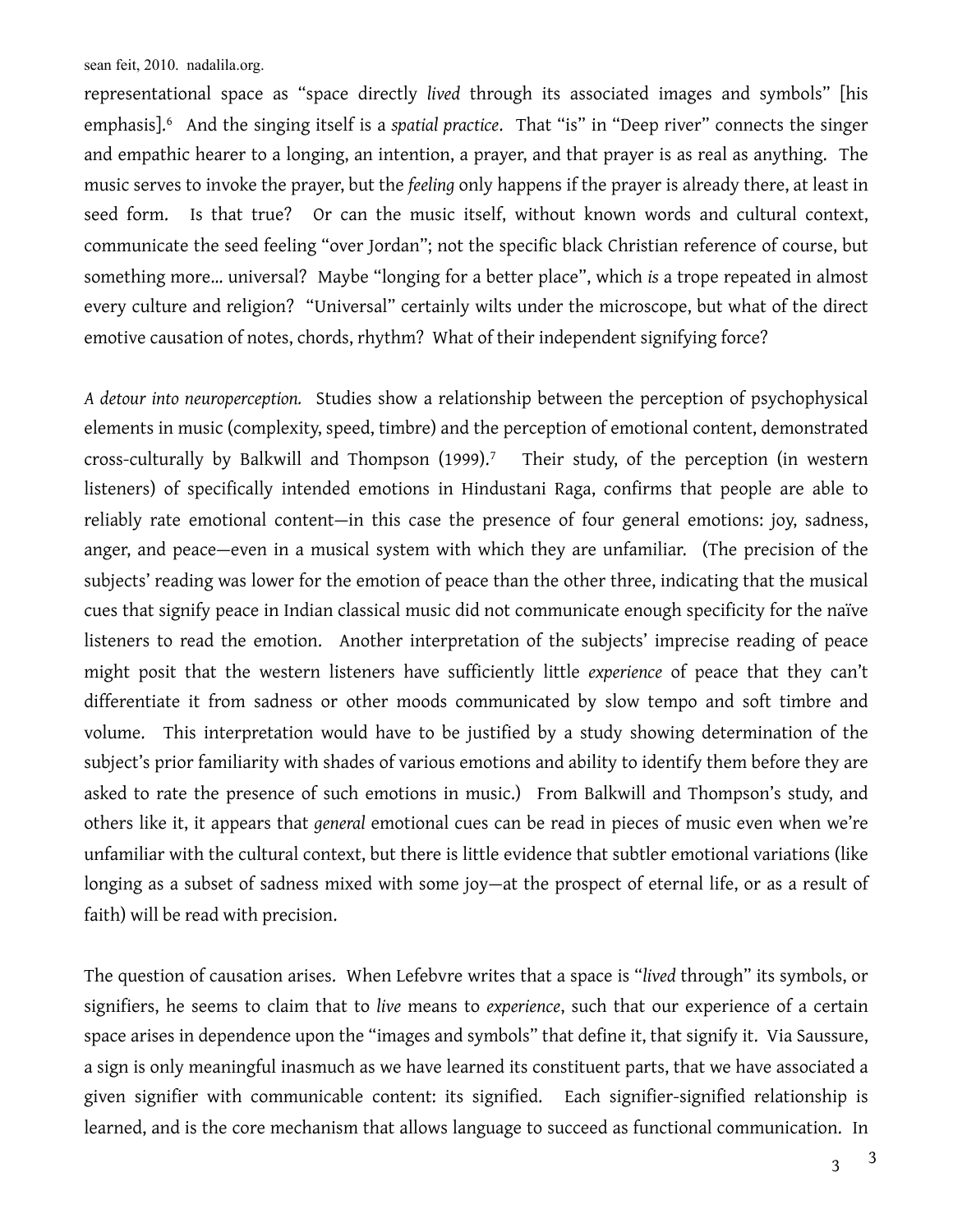music, though general emotions can be reliably communicated in the absence of familiarity with stylistic context, specific expression of content must be accomplished through learned intracultural signs. Listening to Ayler play "Deep River", my reading of emotion arises in dependence on a web of signs, including but not limited to: the words to the hymn, my awareness of black spiritual culture and the history of slavery, the bending of notes in the melody that triggers the memory-trope "blues", Ayler's manipulation of timing in his playing that reads as expression of intense emotion based on my familiarity with jazz style, the timbre of the tenor saxophone as it telegraphs the bop tradition and echoes (forward to) John Coltrane, and my knowledge of history including the struggle for Civil Rights, Ayler's spiritual intention, his fall from popularity, possible mental instability, and 1970 suicide. I *live* my response to "Deep River" *through* these tropes, these symbols, as they arise.

The words to "Deep River" are a prayer, and prayer can be defined as an action arising from the intention to direct one's attention toward spirit. When a prayer is enunciated publicly, the space in which it is enunciated takes on some energy of the prayer, as all spaces are shaped by the activities that take place in them. If prayer is the dominant social activity in a space, the space becomes "sacred"—sacralized by human activity and intention. Sacred space is traditionally judged primarily through reference to extra-human qualities such as physical distinctiveness (iconic natural elements, such as mountaintops, springs), and orientation in relation to the cardinal directions. David Wiles refers to three "basic forms" of sacred space in the west: the above two and the tomb, bringing in death as a consistently sacralizing event, and asserts that the "sense of the sacred is *maintained* by ritual" [my emphasis].[8](#page-14-7) But since *sacred* is a human experience, not a property of nature, any space can be *perceived* as sacred, not just "fragments of nature", as Lefebvre (via Wiles) asserts.<sup>9</sup> Human activity *is* the force that sacralizes, rather than sacredness adhering in nature on its own. And it is prayer that creates sacred space.

Since a prayer can precede the music that communicates it, it follows that any music, even without text or "extra-musical" content, can be imbued with prayer and intent, creating sacred space. The music of the black avant-garde in the 60's and 70's embodies this intent, even when there is little overt "captioning" or obvious program. When the caption *is* there, the intent is even clearer. "Deep River" announces its location plainly, and invites the listener to want what the anonymous original singer wants: to cross over. And Ayler makes it sing, his brash sound moving energy both in the "real" economic world as a gesture, a record that can be purchased, and in the spiritual, a black man in Jim Crow America remembering the ancient Exodus, longing again, as always, for the same distant home.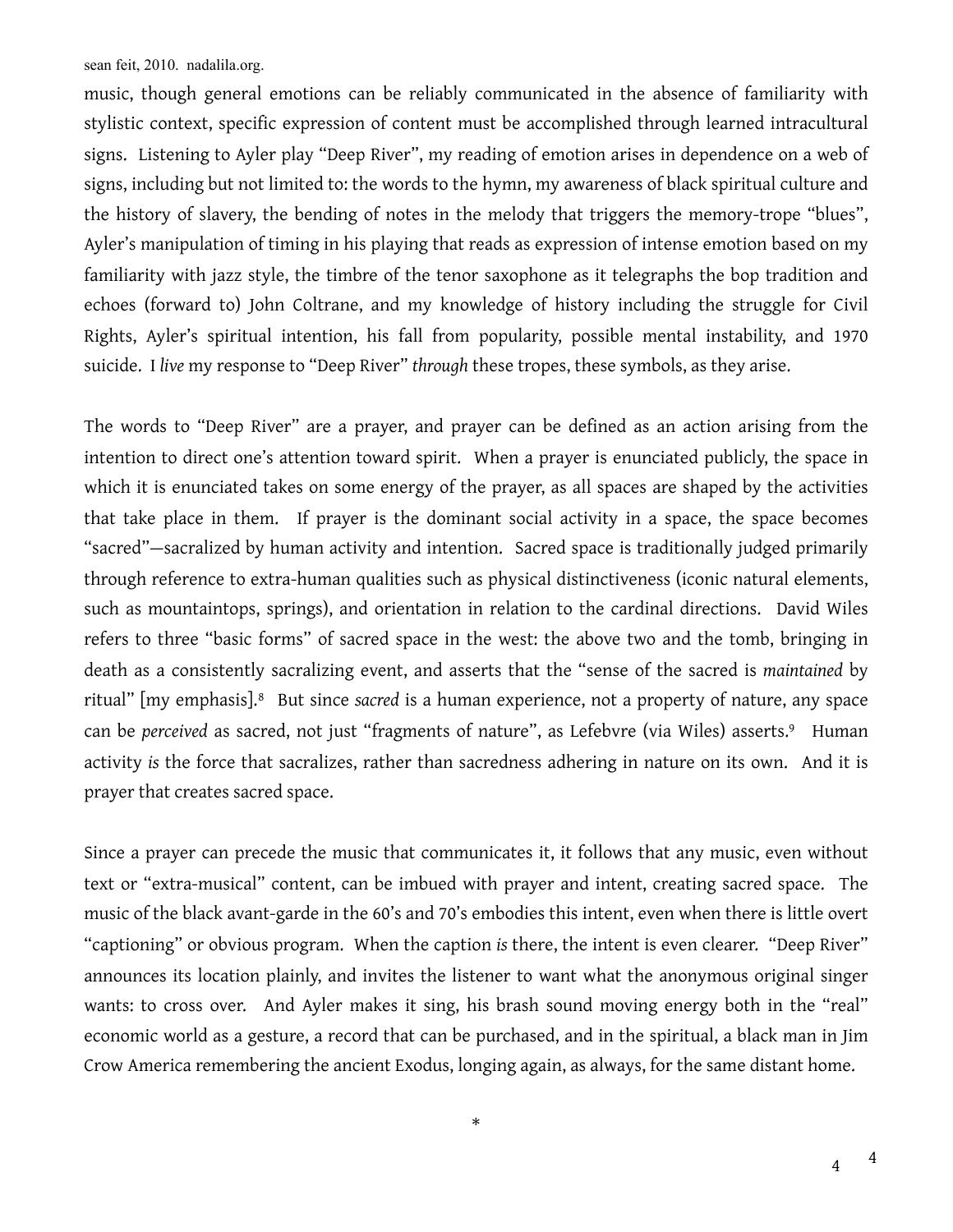In 1965, a group of musicians mostly living on the South Side of Chicago formed a nonprofit organization called the Association for the Advancement of Creative Musicians (AACM). The musicians were jazz players working the clubs and bars in the primarily black neighborhood and others who eschewed the name "jazz", developing an experimental stream of music, working with improvisation and collectivist structures. The AACM developed out of a group led by pianist Muhal Richard Abrams called the Experimental Band, and was formed with the express intent to cultivate "creative musicians", train youth, promote "serious music", ensure equitable pay and conditions for musicians, and "stimulate spiritual growth in creative artists".<sup>[10](#page-14-9)</sup> The AACM produced concerts involving a community of musicians, many of whom used jazz language in their music but were pulling in influences from the wider experimental music and art world, creating performances with elements of fluxus, agitprop, performance art, poetry, and a wide range of musical influences, from traditional black musics to Euro/American avant-garde techniques.

The Art Ensemble of Chicago (AEC), which would become one of the most well known of the AACM groups, began as the Roscoe Mitchell Art Ensemble in 1966. They evolved into the Art Ensemble of Chicago in 1969 during a year spent in Paris. From the beginning, the AEC was deeply theatrical on stage. Three of the five members often performed in African-inspired face paint and costumes,<sup>[11](#page-14-10)</sup> and poetry and political texts were recited. The Ensemble had a broad musical sensibility, with of sounds of all kinds welcome, and a keen awareness of spatiality and the audience-performer relationship. They performed political skits and performance art (Lester Bowie walking around the stage with a shotgun, or wrapping audience members in aluminum foil), as well as events with layers of activity all happening at once (like Allan Kaprow's and others' "happenings" over in the white art world), all of it threaded through with improvised music.[12](#page-14-11)

Central to the AEC's performance was the intention of spiritual uplift, which was a stated goal of the AACM from the very beginning. The AACM included in their charter a list of nine purposes. Number nine was "To stimulate spiritual growth in creative artists through recitals, concerts, etc., through participation in programs.["13](#page-14-12) The Art Ensemble manifested this spiritual growth partly through the use of ritual elements in their performances. The group early on brought African costumes and instruments into their vocabulary, tropes of both a generalized "Africa" as homeland, spiritual source, and cultural reference point, and material from specific countries: Nigeria, where Lester Bowie had played with Fela Kuti,<sup>[14](#page-14-13)</sup> Ghana, and Mali, where other members of the ensemble traveled. They brought in these influences not in order to reproduce a "pure" African utopia, but as one part of the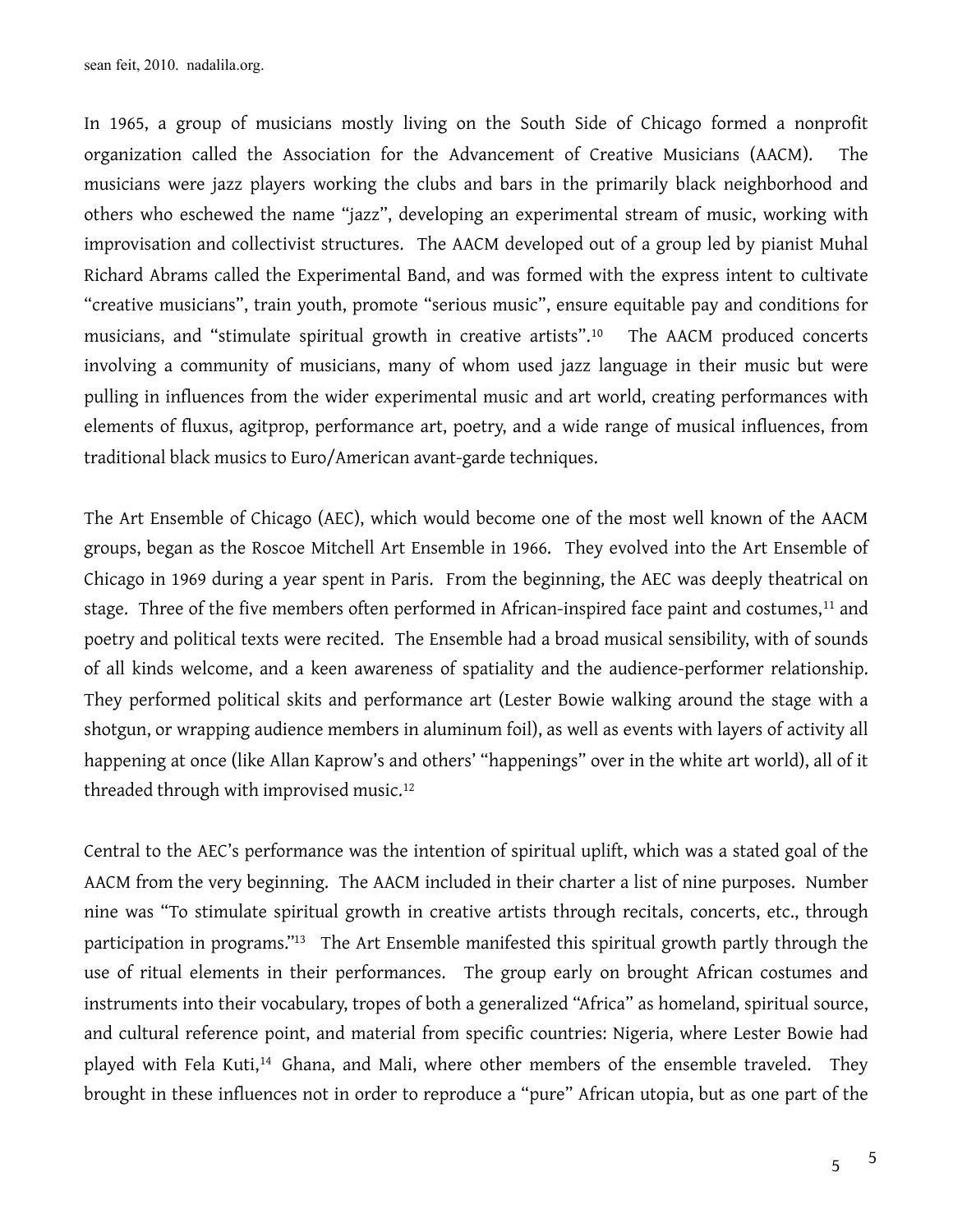vast web they came to call "Great Black Music". That web, tying together strands of traditional and popular black people's music from every place on the planet, was in itself a spiritual gesture.

"Really, Great Black Music is an aspect of the Holy Ghost, for us as a people… It's the music that brought us into existence. Great Black Music is one of the blessings that came with us standing up to a white world and saying, we're going to do what we want to do, despite what you try to do to us. Great Black Music is a result of us having the courage to use our Great Blackness, and realizing that this is our only power." (Ameen Muhammed)<sup>[15](#page-14-14)</sup>

It is the contention of this paper that the Art Ensemble's performance practice creates sacred space and a site of community ritual that redresses racial inequality and provides spiritual and political uplift for both the musicians and the audience. The investigation will continue an exploration of what constitutes ritual and sacred space, and then address the Art Ensemble specifically, looking at both the use of ritual and the structural aspects of improvisation and collectivity in their music for political resonance and social impact.

## *Ritual Creates Sacred Space*

Ritual is comprised of actions that are repeated, but beyond that the definition is ambiguous. What makes a series of actions a ritual? Ritual actions occur in the formal ceremonies of every religion, as well as in the formal ceremonies of institutions of civic power—corporations, governing bodies, the military. Because sacred space is in large part produced through the arousal and focusing of intention, actions that assist that focus, like prayer, are necessary for the production of sacred space. Lefebvre aphorizes "(Social) space is a (social) product.["16](#page-14-15) How necessary are the ellipses to his argument? His materialist thesis stands in vague Marxist abstraction without the specifics: "…space is a …product", but if the "social" content is simply content, just an adjective—as if other kinds of space are also produced *by their own kind of action*—we should be able to insert other kinds and qualities of space into the equation. Consider the possibility—I'll retain Lefebvre's ellipses—that "(Sacred) space is a (sacred) product." At first glance it rings more tautological than the original. If sacredness is a space that must be produced, how can sacredness be the inherent quality of an action that would effect that production? Can there be sacred acts outside of sacred spaces, like the original seed gesture that simply was spirit, like that first word that "was with God, and... was God",<sup>17</sup> that started the whole show off? If a sacred act is an act imbued with the *intention* of sacrality—of blessing, praise, supplication—or an act that holds a primal identity *as* sacred, then the equation holds. Sacred space is a sacred product.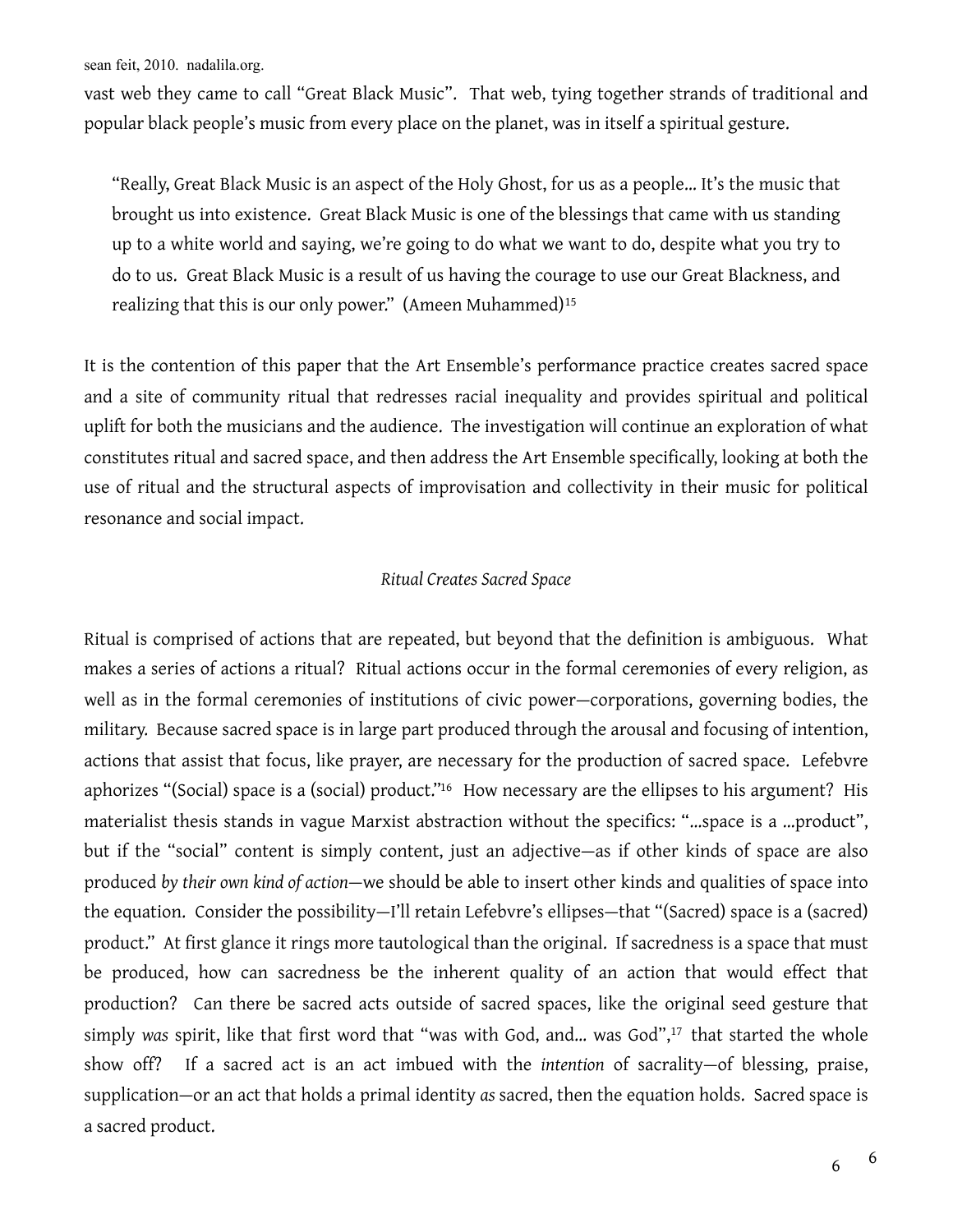The myth of a primal sacred action is a tenuous thread to hang a discourse upon, however, and so the other option is the intention model. It leans toward Lefebvre's materiality, seeing sacred space as created through intent and the actions that arise from it, and therefore is a variation of social space, involving communities and thus relationships, and made solid by the movement of capital, resources, labor. The felt sacred space of the cathedral or art event is produced by the material labor of builders, the patronage of wealthy individual and institutional patrons, and the violence that grows wealth and sustains institutions, but seeing the space as produced in this way still situates the sacredness in the building or event. If sacredness exists as a product of intention, then the community, labor, and resources that bring it into being are also implicated as sacred. But it is not the building, even a building constructed with sacralizing intent, that transmits sacredness. Sacredness resides in the immaterial because the most potent actions that lead to its perception are psychoemotional, and thus echo the definition of "spiritual" in being immaterial. Some of the central immaterial resources that make a space sacred inhere in the social actions of ritual and ceremony. Sacred space is a social product.

Ritual, according to Catherine Bell, is "a type of critical juncture wherein some pair of opposing social or cultural forces comes together, …a mechanistically discrete and paradigmatic means of sociocultural integration, appropriation, or transformation.["18](#page-14-17) Ritual gains its power by raising energy, and bringing opposing forces into proximity effects that amplification. One of the characteristics of ritual is that it operates outside of the realm of discursive thought. Claude Lévi-Strauss describes ritual as "condens[ing], into a concrete and unitary form, procedures which, otherwise, would have to be discursive ... gestures and objects serve in *loco verbi*, they are substitutes for words.["19](#page-14-18) Ritual is performative in that actions that operate outside discursive thought cause results rather than describe, and so produce a space that enacts sacrality rather than representing it. Some of the primary means by which ritual accomplishes sacrality are rhythm, physicality (costume, gesture, spatial order), intention, energy, and participation, or lack of a neutral observer—the sense that everyone present is taking part. Not every one of these is present in all ritual settings, but the list is one version of a taxonomy of ritual, some necessary elements in the production of sacred space.

The rhythmicity of formalized actions—their presence in the context of repetitive performed structures—is part of what makes an action ritual. Repetition, of course, is one of the governing structures of meaning making, and we ascribe meaning to places, events, words, and gestures on the basis of seeing their repetition. We imagine similar intent when witnessing multiple iterations of *anything*. Prehistoric ritual is rhythmic, mirroring oscillation in the natural world. The seasons, the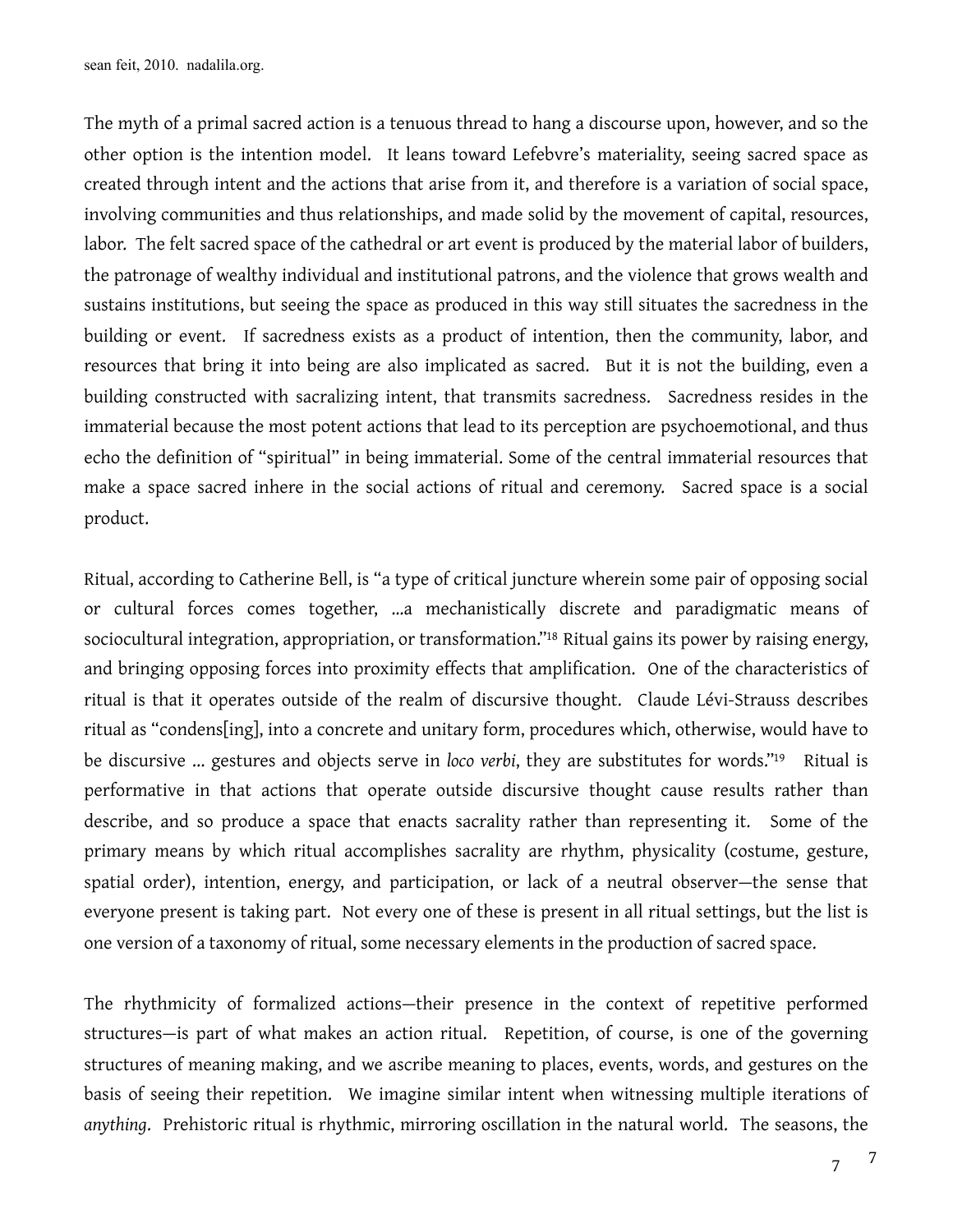moon cycle both celestial and in women's bodies, the rhythm of day and night, the rhythm of the breath—all are the roots of myth, and thus the objects of worship. Since the inspirations (speaking of breath) are rhythmic, the worship must be similarly rhythmic, and the ancient sacred world is defined in time by the performance of periodic ritual. Even now, in a secular worldview detached from natural cycles, beholden to the unwavering non-rhythm of 24/7 electricity and mediated interaction, we use the word ritual to refer to actions *repeated,* with potency accruing in the repetition. A description of the Art Ensemble of Chicago setting up for a performance describes the unpacking of crates of instruments, hundreds of which would slowly fill the stage, and a piece-by-piece setup process that takes on a clear ritual nature.<sup>[20](#page-14-19)</sup> Ensemble member Joseph Jarman describes the setup in a beautiful prose poem accompanying the AEC's 1982 album *Urban Bushmen*, his poeticizing of the process framing it, and so establishing the setup, through intention and repetition, as ritual.<sup>[21](#page-14-20)</sup>

The physicality of ritual actions manifests the consciousness that the performers are in sacred space. There is often an intentional costuming, sculpting the visual field with non-pedestrian references, and altering the consciousness of the wearer. In the AEC, three members performed in variations of traditional African dress, plus one in street clothes (an ordinary outfit made extraordinary by its uniqueness in the ensemble), and one (Lester Bowie) always in a white lab coat. The members who wore African dress would paint their faces in tribal patterns, further enacting a ritual separation from ordinary consciousness. Ritual changes the consciousness of participants, both actors (those who perform the ritual) and witnesses, by *enacting* rather than acting, and the wearing of a specific (and again, repeated) non-ordinary identity is a defining mark of the departure from ordinary social space. The costumes create a new social space, and do it, as per Bell and Lévi-Strauss by amplifying opposites. The street dress of the audience meets the semiotically charged costume of the Ensemble and everyone knows that *something is happening*. This something *is* ritual, and in this sense all theater holds a strand of the ancient thread of ritual and sacred space. That conflation has been frequently challenged, first by Aristotle, who associated ritual with the sacred, but theater with illusion and representation, thus fixing its identity in vulgar materiality.<sup>[22](#page-14-21)</sup> Recent theater makers and theorists have revisited the debate and found Aristotle's position as well untenable. To take a middle position: costume doesn't automatically make an event a ritual, but it is one strong element in ritual action.

In addition to costume and ritual setup, the AEC often use a physical gesture and the geometric arrangement of their instruments to situate each performance in ritual space. Reproducing one of Wiles' basic tropes of western sacred space, the ensemble all stand facing east for a few moments at the beginning of the evening. Their hundreds of instruments have been arranged in a large semicircle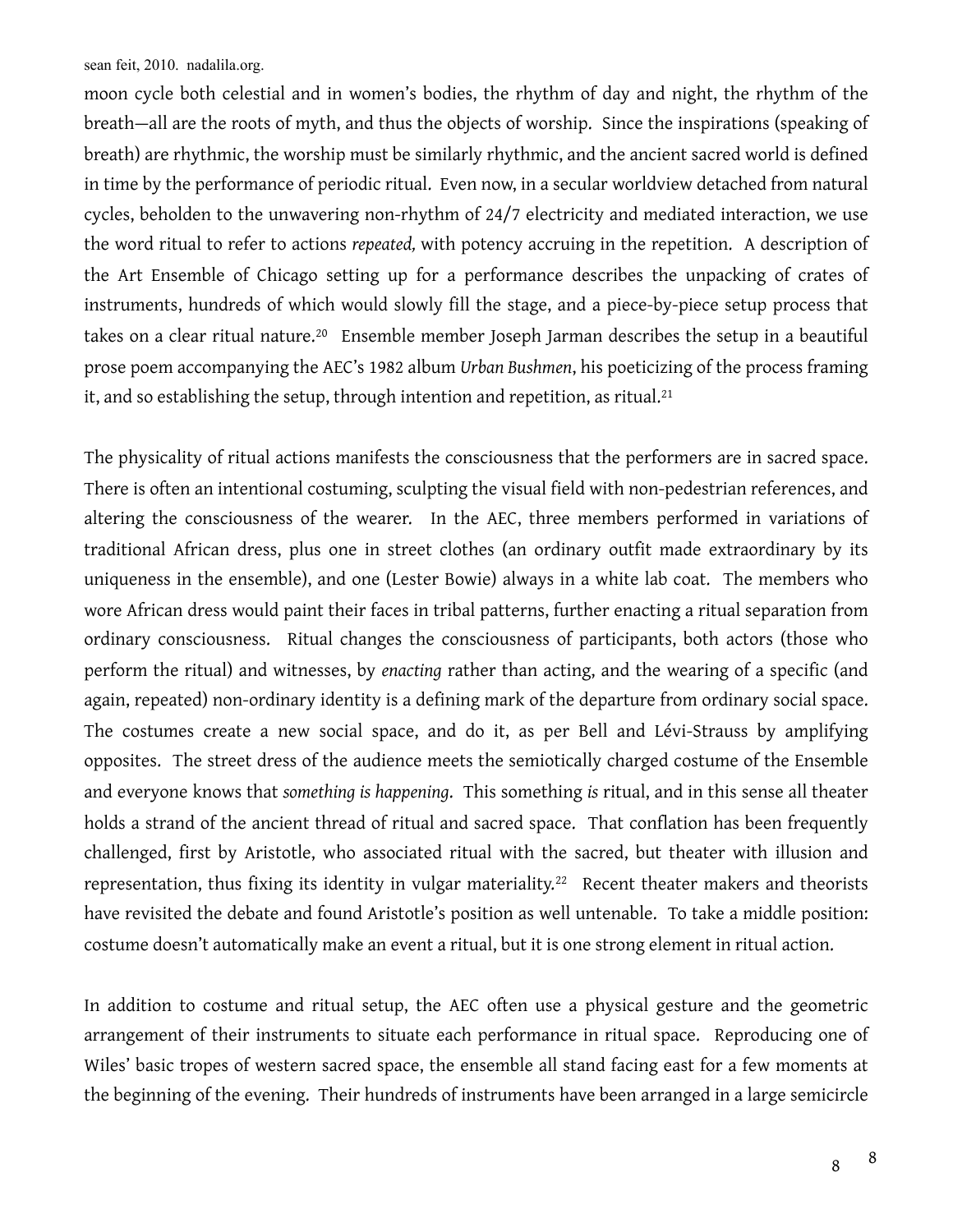with a massive bass drum in the center. This setup and their entrance is charged with intention and overt spiritual language, described in Jarman's *Urban Bushmen* poem:

"They arrive, without name nor form but as the personators of GREAT BLACK MUSIC— ANCIENT TO THE FUTURE; as it flows from the then to now, the beginningless beginning to the endless end, from the center of the center to the unlimited bounds of the universe.["23](#page-15-0)

Once established, through ritual, in sacred space, the performance itself can begin.

## *structure as resistance*

The intention to *do* rather than *represent* is what makes an action sacred, and that basic performative turn describes the Art Ensemble's chosen musical structures as well. The music of the AEC is grounded in the practice of improvisation, as much jazz-related music of the 60's was, with two important differences: "free" improvisation and collectivity. Both structural choices can be seen as resistance to hegemonic, individualistic/egoic, and hierarchical power structures, creating a site of Black Power, furthering the struggle of the black community for justice and community uplift.

In mainstream jazz of the 50's and 60's, pieces tend to be structured around a pre-existing song, called a "standard" because the same tunes were used by many performers. A group would play the song once through, called the "head", and then one by one the members would trade improvised solos, playing over the chord sequence, or "changes", being repeated by the rest of the group. The song then loses its distinct melody and becomes a harmonic and rhythmic skeleton for the players to improvise *over*. In contrast to this practice, the AEC was one of many ensembles practicing what was sometimes (imprecisely and contentiously) called "free jazz", after the title of Ornette Coleman's groundbreaking 1961 album.<sup>[24](#page-15-1)</sup> AEC member Lester Bowie describes their process as "stoop and hit":

"We put a basic sketch in our minds of what we may want to do… but at the same time we don't limit ourselves. We will play a song that we haven't said that we were going to play, and we've conditioned ourselves, if something comes up, to go with it. … I mean, sometimes we go on the stage with no idea. We have what we call 'stoop and hit,' which means just hit. We ask, 'Hey, what do you feel like playing?' Nobody says anything. 'Well, let's just stoop and hit.' And we go on out there with no idea what we're going to play.["25](#page-15-2)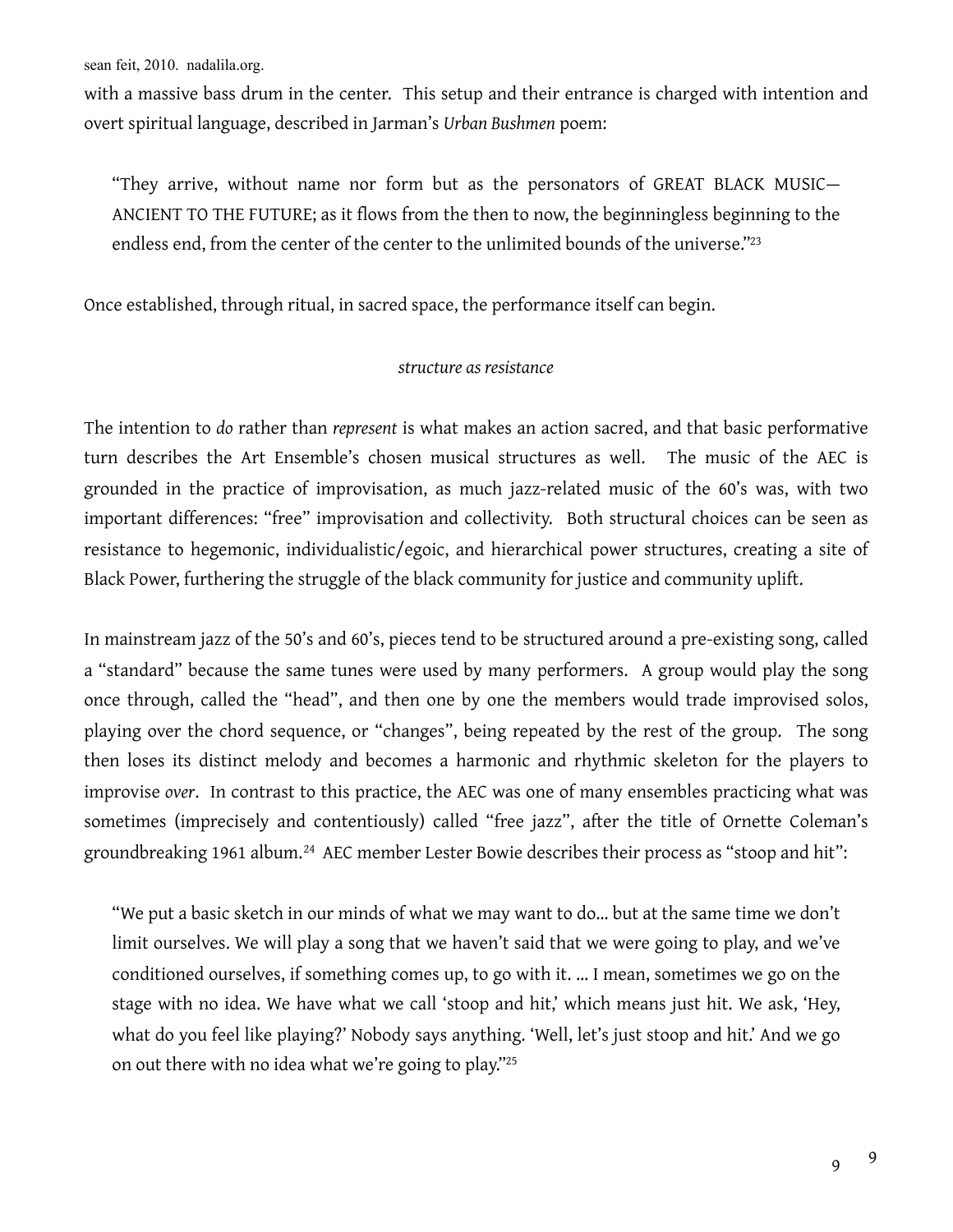The Ensemble would rehearse set tunes, compositions by one or another of the members, and learn them to the point of fluency, but then would go onstage with the intention to "go with" whatever "comes up". They developed a shared vocabulary, not only practicing their original songs, but many different styles of music, from classical to pop, which they called the "Hot Twenty".<sup>[26](#page-15-3)</sup> This broad fluency allowed them to go on stage with no plan and be available for what any one of them might initiate. Paul Steinbeck's analysis of an AEC performance reveals overlapping and interwoven references as the members initiate material and respond to each other's initiation.<sup>[27](#page-15-4)</sup> The abandoning of the "head" removes the rhythmic and harmonic organization of the more traditional jazz tune, and in the absence of that structure, the players are in a much more wide-open space. Anything can happen, and they will "go with it". Their performance practice is then anarchic, leader-less. Not only is there no single ensemble leader (see collectivity, below), but there is no "standard", no one song holding its harmonic and rhythmic grip on power. Free from the containing structure of the changes, the players make themselves available for temporary structures to arise in the moment, as one player initiates a fragment of a known tune or style, and the others are all free to join in the suggested direction *or not*. Even the "free jazz" of Coleman and his descendents was more structure than this. In 1972, Lester Bowie described his early experience in Mitchell's band and the satisfaction he felt without being bound by the standard styles:

"With bebop and free jazz, the boundaries are defined. But with Mitchell there was no limitation about what you could deal from. It was a combination of any kind of way you could do it, and it was the only group I had seen that I could really do anything I wanted to without feeling self-conscious about it.["28](#page-15-5)

Mirroring their freedom from the hierarchy of the standard, the Art Ensemble was a collective rather than a band surrounding (and named after) a single player. The ensemble began as the Roscoe Mitchell Art Ensemble, but when they formally assembled into an ongoing group they dropped Mitchell's name and embraced a fully collective identity. Like the AACM, the AEC embraced collectivity as a political ideal, countering the dominant hierarchical structures with a communitarian ideal. In this ideal, the ensemble admitted shared roots with the primarily white hippie counterculture.[29](#page-15-6) One of the primary goals of the AACM was to reclaim economic and political power from the white record companies and venue owners, and their collective structure was a reflection of the necessity of self-determination for an embattled black arts community. The shift toward communal structures for many artistic organizations and ensembles in the 60's mirrored a concurrent shift in the rhetoric around racial identity.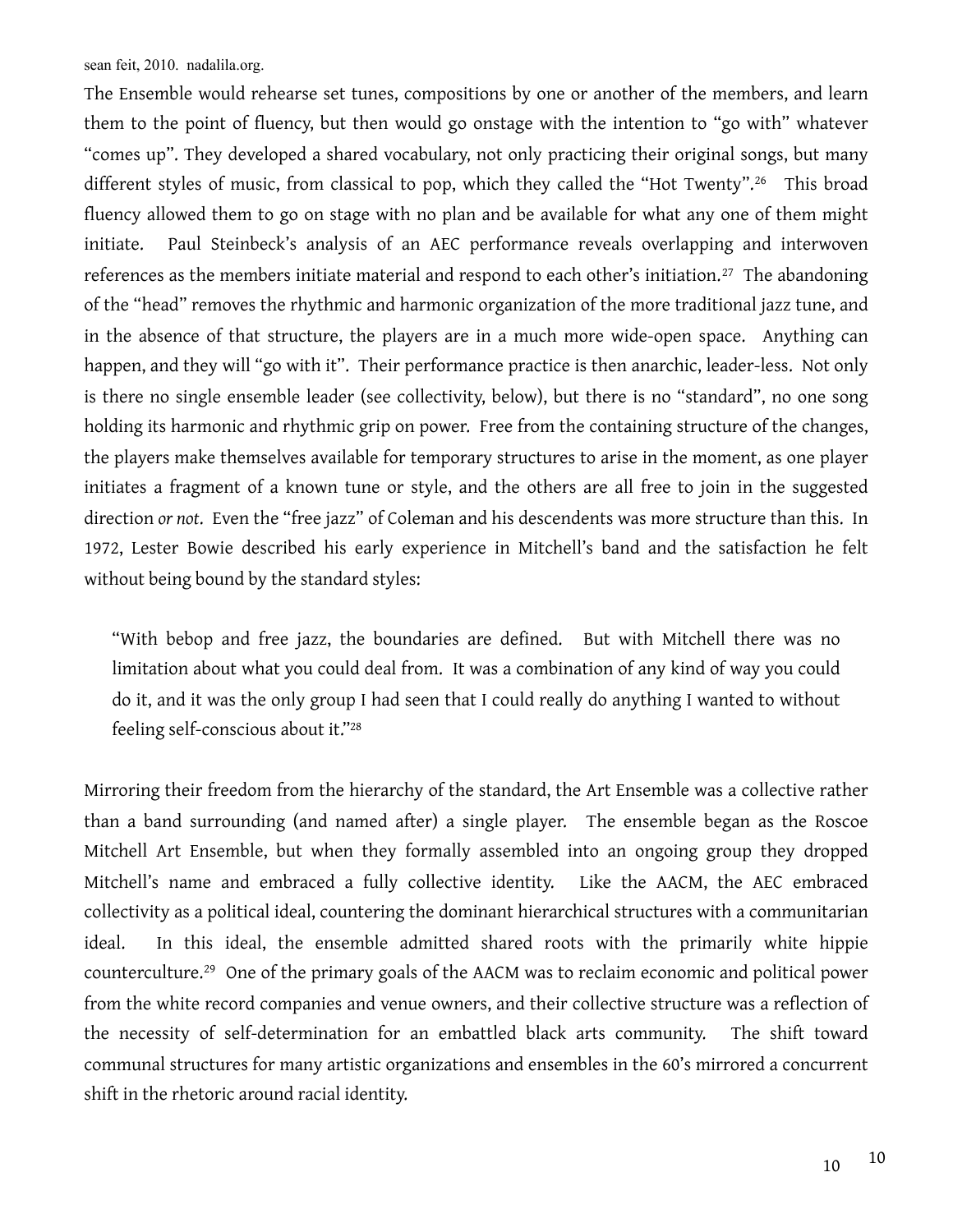Since the 1920's, the dominant framework for discussing racial identity centered around the concept of ethnicity, discarding biological determinants of race in favor of social ones, focusing on culture and heredity.<sup>[30](#page-15-7)</sup> The ethnicity discussion centered on the conflict between assimilationist and pluralist ideals, but itself was an insufficient theoretical model to cope with the upwelling of liberatory energy and ferment that would come with the Civil Rights era. Black nationalism blew away both assimilation and pluralism with its militant assertion of an understanding of race that was directly rooted in the ravages of colonialism.[31](#page-15-8) Nation-based identity connected the black community in the United States energetically to African nations oppressed by colonial powers, and black nationalists would propose both cultural and political transformation as *collective* necessities, displacing the earlier tropes of (individual) liberation and redemption.[32](#page-15-9) While the civil rights movement generally worked toward assimilation, black nationalists would propose variations of separatism, with prominent figures like Malcolm X advocating at times a separate self-governing black state. Malcolm X's increasing radicalization in the early 60's leading to his break from the Nation of Islam in 1964 coincided with the rise of free jazz and group improvisation. The AACM, which debated whether to be an all-black or integrated organization, mirrored the current trend in the movement toward separatism with its ethos of self-governance and self-determination, and decided to be an all-black group. In a telling of the AACM's founding, George Lewis transcribes conversations from the early meetings, revealing a potent conversation about race. He quotes Stokely Carmichael and Charles Hamilton, who would enunciate the ethos that was growing in black radical groups through the 60's, including the Student Nonviolent Coordinating Committee (SNCC) in 1966:

"The concept of Black Power rests on a fundamental premise: *before a group can enter the open society, it must first close ranks.* By that we mean that group solidarity is necessary before a group can operate effectively from a bargaining position of strength in a pluralistic society."[33](#page-15-10)

Lewis emphasizes the collective nature of the group from the beginning, and notes that a people "silenced by slavery" would naturally organize in such a way as to counteract that legacy. In the AACM meetings, "everyone would have their say, and the ring shout-like, performative nature" of the first meetings was a demonstration of the necessity and power in collectivity.<sup>[34](#page-15-11)</sup> Can similar intent be discerned between the radical black power agenda and the musical values of group improvisation and collectivity? Frank Kofsky, a jazz musician and Marxist scholar, directly equates them, saying:

"The new musicians have been moving… toward a fresh concept of group, as opposed to individual, improvisation. The reasons for this shift are, as I have said, both musical and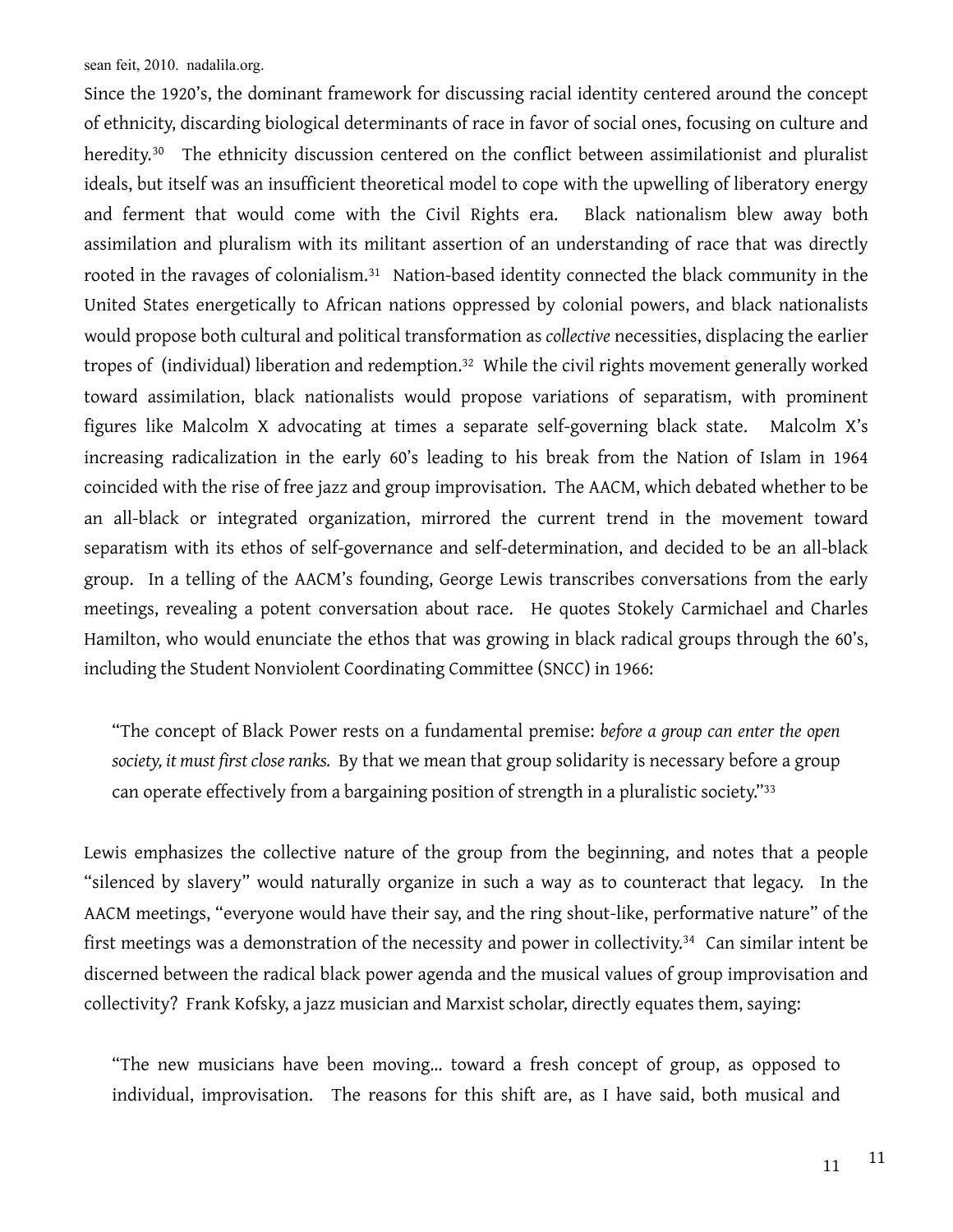social… [C]ollective improvisation symbolizes the recognition among musicians that their art is… the musical expression of an entire people—the black people in America.["35](#page-15-12)

Collective improvisation as practiced by the Art Ensemble is an embodied resistance to the hierarchical model of how ensembles/groups/nations should be organized, and a manifestation of a nation-based conception of race. It emerges out of traditional forms of musical hierarchy—like the standard model of individual creator and subservient interpreters—to express black power and spirit in resistance to the colonial power of the American state and white-dominated social order. Again, Ameen Muhammed, as quoted above,

"Great Black Music is one of the blessings that came with us standing up to a white world and saying, we're going to do what we want to do, despite what you try to do to us. Great Black Music is a result of us having the courage to use our Great Blackness, and realizing that this is our only power."[36](#page-15-13)

One more political-musical parallel of note is the relationship between the nation-based racial concept and the stylistic plurality of AACM and Art Ensemble music. One of the strengths of the national racial model as opposed to the ethnicity model is its diversity. It can include many aspects of racial oppression, including economic class, culture, land/territory, and political/social inequality under its purview, unlike the earlier models, which would focus on one defining aspect (like class or ethnic origin) to the exclusion of the others.<sup>[37](#page-15-14)</sup> Black nationalism knew that the specific flavors of oppression were varied, but the source—colonialism—was the same. This pluralism dovetails with the stylistic plurality of the AEC's music. As Lester Bowie reflected (above), the possibility of playing so freely, where anything was welcomed and considered, was a radical freedom, further opening the door for individual freedom in the context of a strongly held group container. Black nationalism did the same, welcoming pluralistic responses to the unifying oppressive force of colonialism. With the stylistic door thrown so far open, the AEC's music becomes slippery, hard to define, hard to pin down, which was a constant feature of critical response to the AEC in its early years. The ability to take in the music, one French critic wrote, would uproot one's whole artistic orientation.

"The AACM [AEC] does everything… watch out… you'll be beaten, robbed, then abused, and sent back totally naked and crying for your mother. But certainly not back home… If you knew how to listen to the AACM of Chicago, you would become, all at once, a subversive terrorist."<sup>[38](#page-15-15)</sup>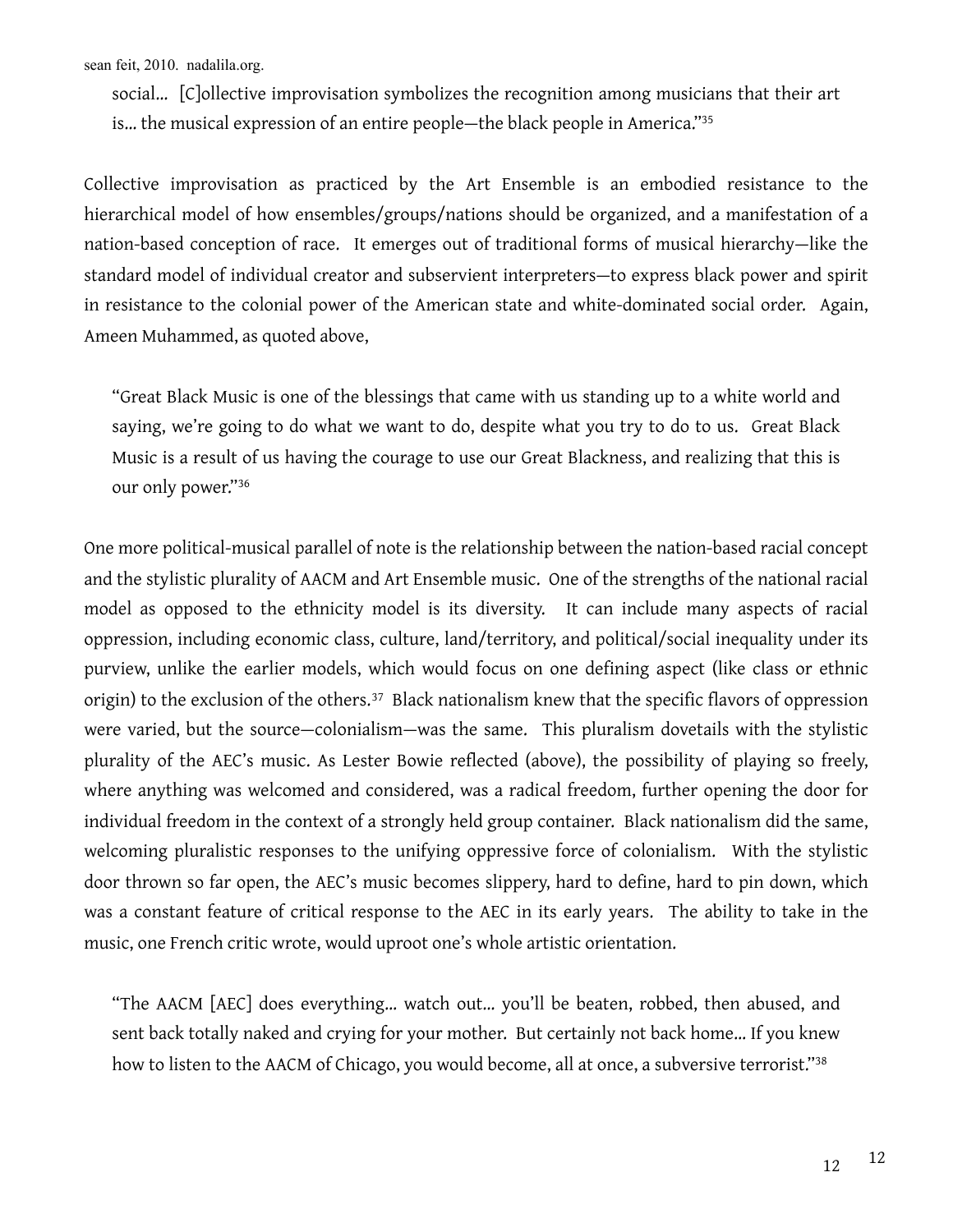The undertone of fear and the specter of wilderness in the critic's voice is unmistakable. He is not entirely comfortable where he is. The music is unclassifiable, and classification is a standard tool of the colonizers. If it can be named, it can be controlled, owned. It is again a resistance strategy, this unclassifiability. The flustered critic implies that to really take the music in will change the hearer's political stance. "You would become… subversive…" One cannot receive this music without challenging the (spiritual) hegemony *inside*, just as the players, improvising freely, taking control of their own performance logistics and working in collectives challenged the (social) hegemony *outside.*

\*

Ghosts sit around the room, an impromptu band. One plays a plastic saxophone, like Ornette Coleman, who couldn't afford a metal one when he started. One looks lost, fingering the air where a horn might have been—Archie Shepp had to pawn his tenor sax at one point he was so broke. I think about Lester Bowie and Leroy Jenkins, so recently gone, and the grandfathers, gone a long time ago— Bird, Dizzy, Trane. My own jazz piano teacher, Myra Melford, is a tiny white woman who specializes in the music of the AACM and plays with a ferocity and soul that belies both her size and color. The doors are even wider open than before, or they hang broken off their hinges. Justice and civil rights are still a dream. Young black men fill the prisons, few play jazz, and most hiphop is far from radical or visionary. A few—the Roots, Gil Scott Heron, Arrested Development. A ghost coughs—"Don't lose focus. Say it and be done." Ok. The revolution never happened. Resistance is still necessary. The fight is still on. "Great Black Music—Ancient to the Future" means keep going. Keep playing, keep raising hell, keep taking control of our own lives, keep singing. "Deep River, Lord. I want to cross over." Keep it coming from spirit, from Great Blackness, from "from the then to now, the beginningless beginning to the endless end, from the center of the center to the unlimited bounds of the universe."[39](#page-15-16) *May all be free.*

## *Sources*

*Ayler, Albert. "Goin' Home." Black Lion Records/Osmosis Records, 1964. Baraka, Amiri. The Music: Reflections on Jazz and Blues. New York: William Morrow and co., 1987. Bell, Catherine. Ritual Theory, Ritual Practice: Oxford University Press, 1992. Coleman, Ornette. "Free Jazz." Atlantic, 1961. Hegel, G.W.F. Phenomenology of Spirit. Delhi: Motilal Banarsidas, 1998. King James Bible. Kofsky, Frank. Black Nationalism and the Revolution in Music. New York: Pathfinder Press, 1970.*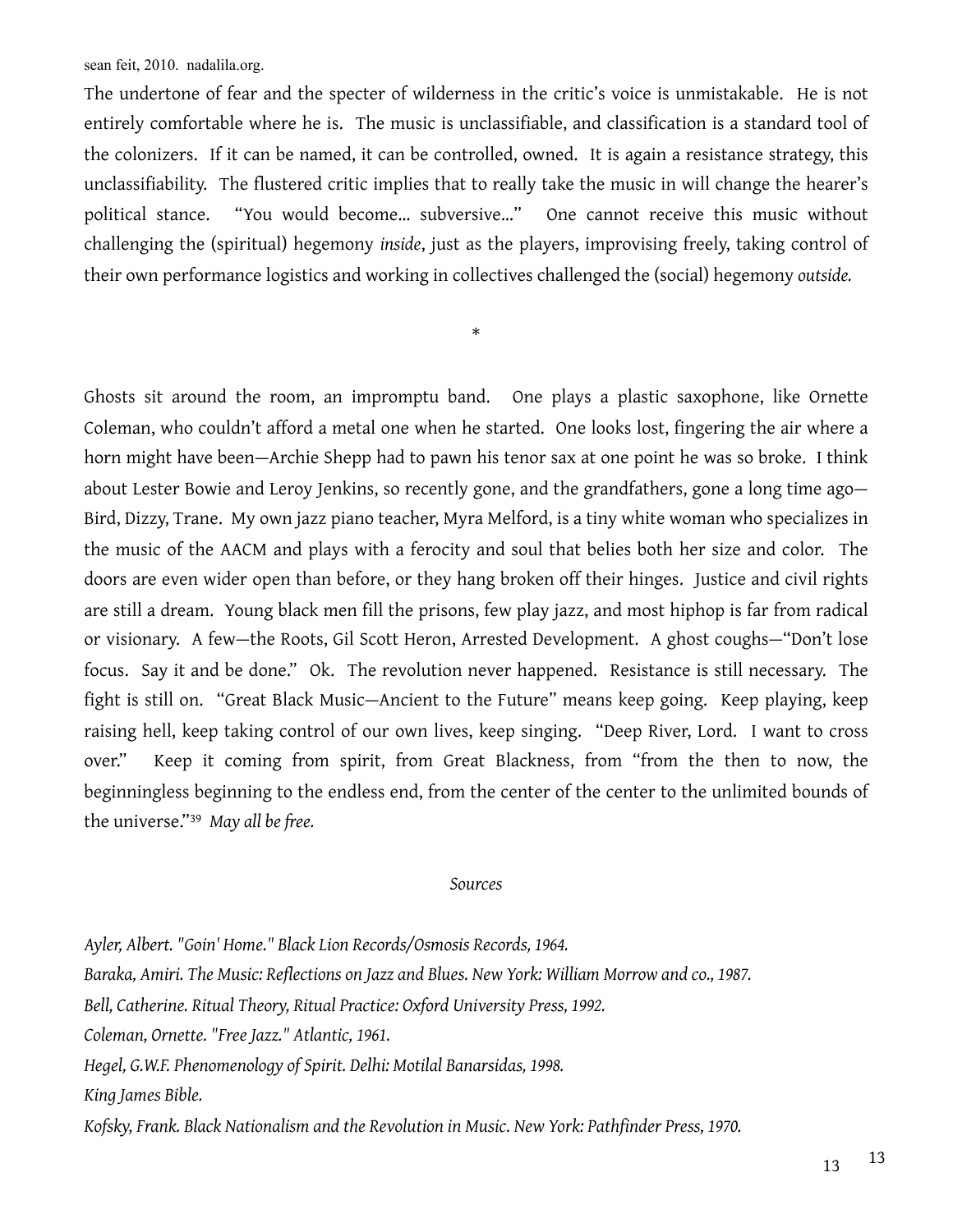*Lefebvre, Henri. The Production of Space. Malden, MA: Blackwell, 1974.*

- *Lewis, George E. A Power Greater Than Itself: The Aacm and American Experimental Music. Chicago: The University of Chicago Press, 2008.*
- *Molinie, Antoinette. "The Revealing Muteness of Rituals: A Psychoanalytical Approach to a Spanish Ceremony." The Journal of the Royal Anthropological Institute 10, no. 1 (2004): 41-61.*

*Sontag, Susan. Regarding the Pain of Others. New York: Picador, 2003.*

- *Steinbeck, Paul. ""Area by Area the Machine Unfolds": The Improvisational Performance Practice of the Art Ensemble of Chicago." Journal of the Society for American Music Volume 2, no. Number 3 (2008): 397-427.*
- *Thompson, Laura-Lee Balkwill and William Forde. "A Cross-Cultural Investigation of the Perception of Emotion in Music: Psychophysical and Cultural Cues." Music Perception 17, no. 1 (1999): 43-64.*
- *Veal, Michael E. Fela: The Life & Times of an African Musical Icon. Philadelphia: Temple University Press, 2000.*
- *Weinstein, Norman. "Steps toward an Integrative Comprehension of the Art Ensemble of Chicago's Music." Lenox Avenue: A Journal of Interarts Inquiry 3 (1997): 3+5-11.*

*Wiles, David. A Short History of Western Performance Space. Cambridge, UK: Cambridge Univ. Press, 2003. Wilmer, Valerie. As Serious as Your Life. London: Allison & Busby, 1977.*

*Winant, Michael Oni & Howard. Racial Formation in the United States from the 1960's to the 1990's. New York: Routledge, 1994.*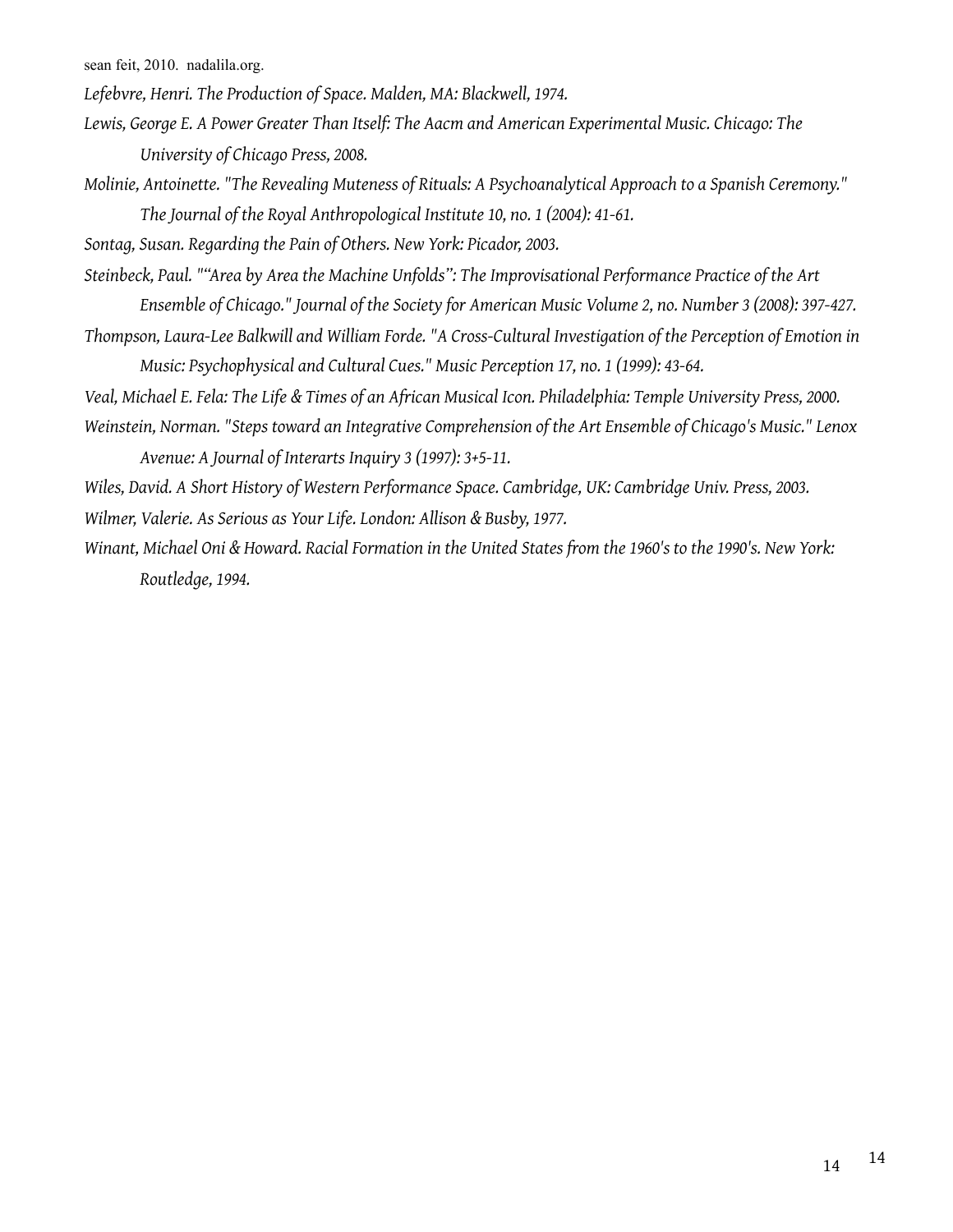<span id="page-14-0"></span>Amiri Baraka, *The Music: Reflections on Jazz and Blues* (New York: William Morrow and co., 1987). 78.

<span id="page-14-1"></span>G.W.F. Hegel, *Phenomenology of Spirit* (Delhi: Motilal Banarsidas, 1998). 479.

<span id="page-14-2"></span>Henri Lefebvre, *The Production of Space* (Malden, MA: Blackwell, 1974). 236.

<span id="page-14-3"></span>Albert Ayler, *Goin' Home,* 1964. Black Lion Records/Osmosis Records.

<span id="page-14-4"></span>Susan Sontag, *Regarding the Pain of Others* (New York: Picador, 2003).

<span id="page-14-5"></span>Lefebvre, *The Production of Space*. 39.

<span id="page-14-6"></span> Laura-Lee Balkwill and William Forde Thompson, "A Cross-Cultural Investigation of the Perception of Emotion in Music: Psychophysical and Cultural Cues," *Music Perception* 17, no. 1 (1999).

<span id="page-14-7"></span> David Wiles, *A Short History of Western Performance Space* (Cambridge, UK: Cambridge Univ. Press, 2003). 27.

<span id="page-14-8"></span>Ibid. 23.

<span id="page-14-9"></span> George E. Lewis, *A Power Greater Than Itself: The Aacm and American Experimental Music* (Chicago: The University of Chicago Press, 2008). 116.

<span id="page-14-10"></span> Norman Weinstein, "Steps toward an Integrative Comprehension of the Art Ensemble of Chicago's Music," *Lenox Avenue: A Journal of Interarts Inquiry* 3(1997). 6.

<span id="page-14-11"></span>Lewis, *A Power Greater Than Itself: The Aacm and American Experimental Music*. 151-52.

<span id="page-14-12"></span>Ibid. 116.

<span id="page-14-13"></span> Michael E. Veal, *Fela: The Life & Times of an African Musical Icon* (Philadelphia: Temple University Press, 2000). 101.

<span id="page-14-14"></span><sup>15</sup> Lewis, *A Power Greater Than Itself: The Aacm and American Experimental Music.* (Spoken by Ameen Muhammed.) 505.

<span id="page-14-15"></span>Lefebvre, *The Production of Space*. 27.

<span id="page-14-16"></span>*King James Bible*. John 1,1.

<span id="page-14-17"></span>Catherine Bell, *Ritual Theory, Ritual Practice* (Oxford University Press, 1992). 16.

<span id="page-14-18"></span> Antoinette Molinie, "The Revealing Muteness of Rituals: A Psychoanalytical Approach to a Spanish Ceremony," *The Journal of the Royal Anthropological Institute* 10, no. 1 (2004). 42.

<span id="page-14-19"></span> Paul Steinbeck, ""Area by Area the Machine Unfolds": The Improvisational Performance Practice of the Art Ensemble of Chicago," *Journal of the Society for American Music* 2, no. 3 (2008). 397.

<span id="page-14-20"></span>Ibid.

<span id="page-14-21"></span>Wiles, *A Short History of Western Performance Space*. 27.